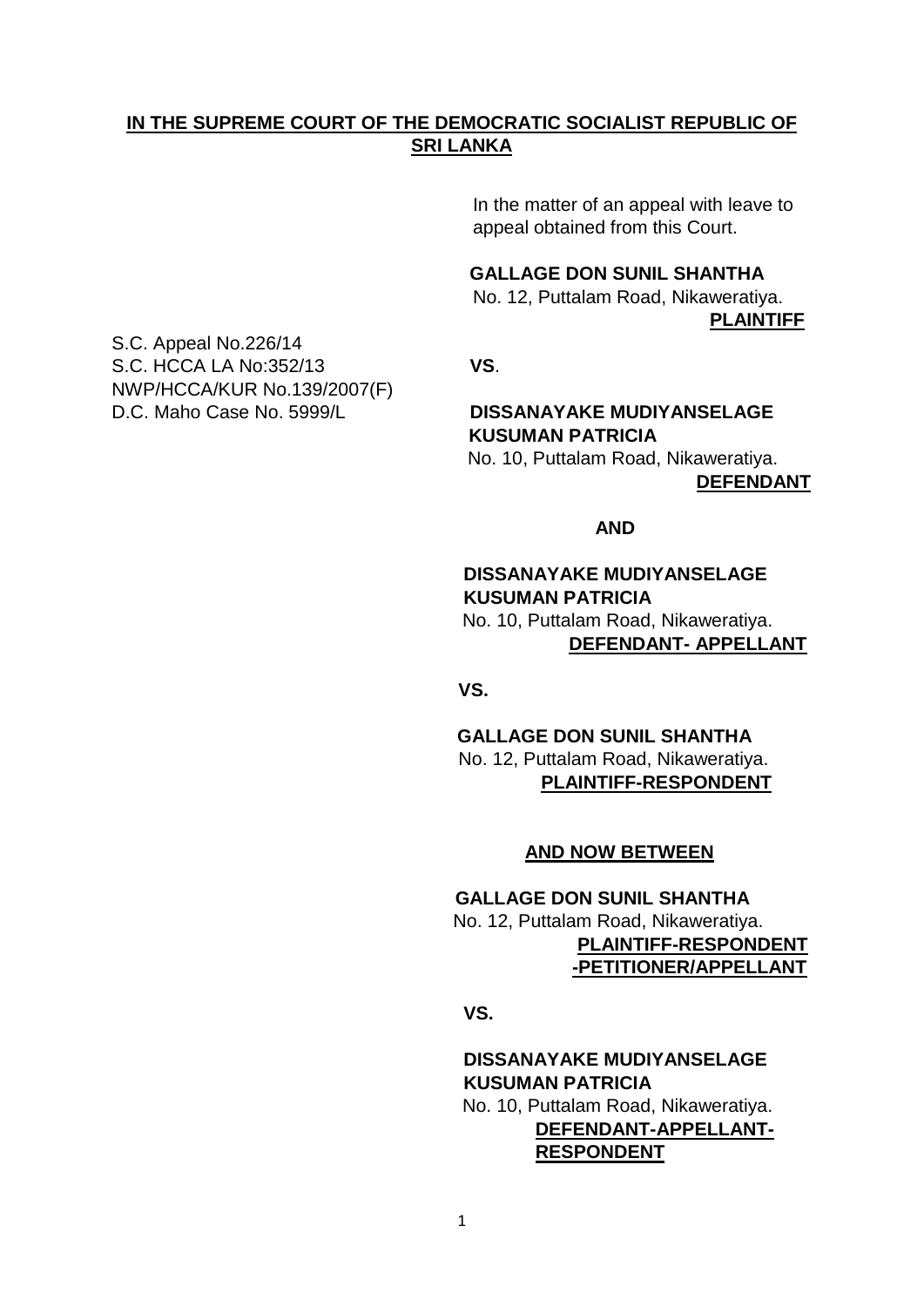| <b>BEFORE:</b>                                 | Sisira J. De Abrew J.<br>Upaly Abeyrathne J.<br>Prasanna Jayawardena PC, J.                                                                                                           |
|------------------------------------------------|---------------------------------------------------------------------------------------------------------------------------------------------------------------------------------------|
| <b>COUNSEL:</b>                                | Niranjan de Silva for the Plaintiff-Respondent-<br>Petitioner/Appellant.<br>W.Dayaratne, PC, with Ms. D.N.Dayaratne and Uditha<br>Gunathilake for the Defendant-Appellant-Respondent. |
| <b>WRITTEN</b><br><b>SUBMISSIONS</b><br>FILED: | By the Plaintiff-Respondent-Petitioner/Appellant on 07 <sup>th</sup> January<br>2015.<br>By the Defendant-Appellant-Respondent on 05 <sup>th</sup> November<br>2015.                  |
| <b>ARGUED ON:</b>                              | 03rd February 2017.                                                                                                                                                                   |
| <b>DECIDED ON:</b>                             | $22nd$ June 2017.                                                                                                                                                                     |

Prasanna Jayawardena, PC, J.

On 14<sup>th</sup> August 2002, the Plaintiff-Respondent-Petitioner/Appellant ["the plaintiff"] filed this action in the District Court of Maho praying for an Order that he is the owner and possessor of the land and premises described in the schedule to the plaint ["පහත උපලේඛනයේ සදහන් ඉඩම් කොටසේ සහ එය පිහිටි ගොඩනැගිල්ලේ පැමිණිලිකරුගේ අයිතිය හා බුක්තිය තහවුරු කිරීමේ නියෝගයක් ලබා දෙන ලෙන් ෙ" ] and for an Order directing the Defendant-Appellant-Respondent ["the defendant"] to refrain from interfering with the plaintiff's possession of these land and premises.

The schedule to the amended plaint described the land and premises which are the subject matter of this action as an allotment of land with a shop premises thereon, situated adjacent to the main road [*ie:* Puttalam Road] in Nikaweratiya town and bearing Assessment No.12 (and No. 126/1). The evidence shows that, these shop premises are in a building which has two units. One unit of that building is the shop premises bearing Assessment No. 12 (and No.126/1), Puttalam Road, Nikaweratiya, which is the subject matter of this action. The other unit in that building, is, admittedly, occupied by the defendant. The unit occupied by the defendant is said to bear Assessment No. 10 (and No.126A) Puttalam Road, Nikaweratiya.

In the plaint itself, the plaintiff states that, the land described in the schedule is State land. However, the plaintiff claims that he has possessed the land and premises bearing Assessment No.12 for several years and that, the defendant has recently attempted to disturb the plaintiff's possession.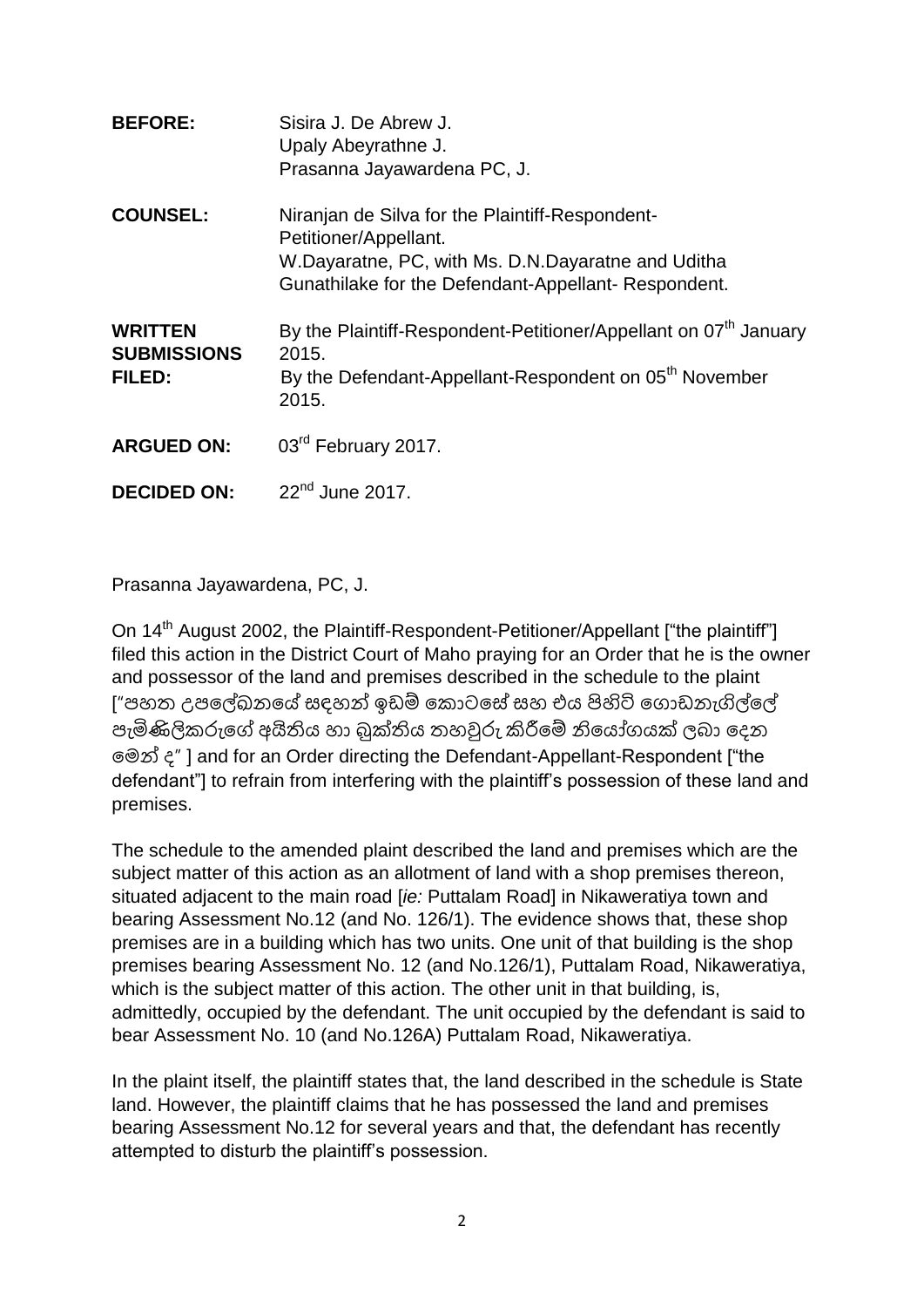In her answer, the defendant denied that the land and premises had been correctly described in the schedule to the plaint and the defendant set out a description of the land in the two schedules to the answer. She denied that the land which the plaintiff refers to, is State land. She further pleaded that, her father had title to the land described in the schedules to the answer and that there is a building with two units standing on this land, which bear Assessment No.s 10 and 12 respectively. She claimed she now has title to the said land and premises, which she derived from her father. She pleaded that, prior to 1984, the plaintiff had entered the unit bearing Assessment No. 12 with the permission of her father and later on a monthly lease from her father. The defendant claimed that the plaintiff had subsequently left the premises but that, recently, the plaintiff had forcibly placed a person named Senanayake in possession of the premises. On this basis, the defendant prayed that the plaintiff's action be dismissed, that a Declaration be made that the defendant has title to the entire land and premises described in the schedules to the plaint, that the plaintiff be ejected from the said land and premises and for the recovery of damages from the plaintiff.

At the trial, the plaintiff raised seven issues. It is significant to note that, although the plaintiff had prayed in the plaint for an Order that he is the owner and possessor of the land, the plaintiff did *not* raise an issue as to whether he was the *owner* of the land. Instead, he raised issues as to whether the land was a State land and whether the land was in his possession and, if so, whether the plaintiff is entitled to the reliefs prayed for in the plaint. Thus, on the basis of the pleadings in the plaint and the issues raised by the plaintiff, this action has to be regarded as a possessory action filed by the plaintiff.

Issue No. [8] raised by the defendant is whether the plaintiff could maintain his action without any title or right to the land which is the subject matter of this action. The other nine issues raised by the defendant are based on whether the *defendant* has *title* to the land and premises which are the subject matter of this action and whether the defendant had been in possession of the said land and premises until the plaintiff had forcibly placed Senanayake in possession, and, if so, whether the defendant is entitled to the reliefs prayed for in the answer. Thus, on the basis of the pleadings in the answer and the issues raised by the defendant, the defendant's claim in reconvention has to be regarded as a *rei vindicatio* action.

The plaintiff gave evidence and stated that he had built the shop premises which he now claims, on State land, and that he has been in possession since 1985, but that the defendant had recently sought to interfere with his possession. The plaintiff led the evidence of another witness who stated that he had helped the plaintiff to build this shop premise. The plaintiff led the evidence of an officer from the Provincial Land Commissioner's Department who confirmed that, the land which is the subject matter of this case, is State land. This witness further stated that, the plaintiff is in possession of the unit bearing Assessment No.12 [which is the unit described in the schedule to the plaint]. This witness also stated that, the State has not issued any permits in respect of the entire land but that, the process of issuing permits to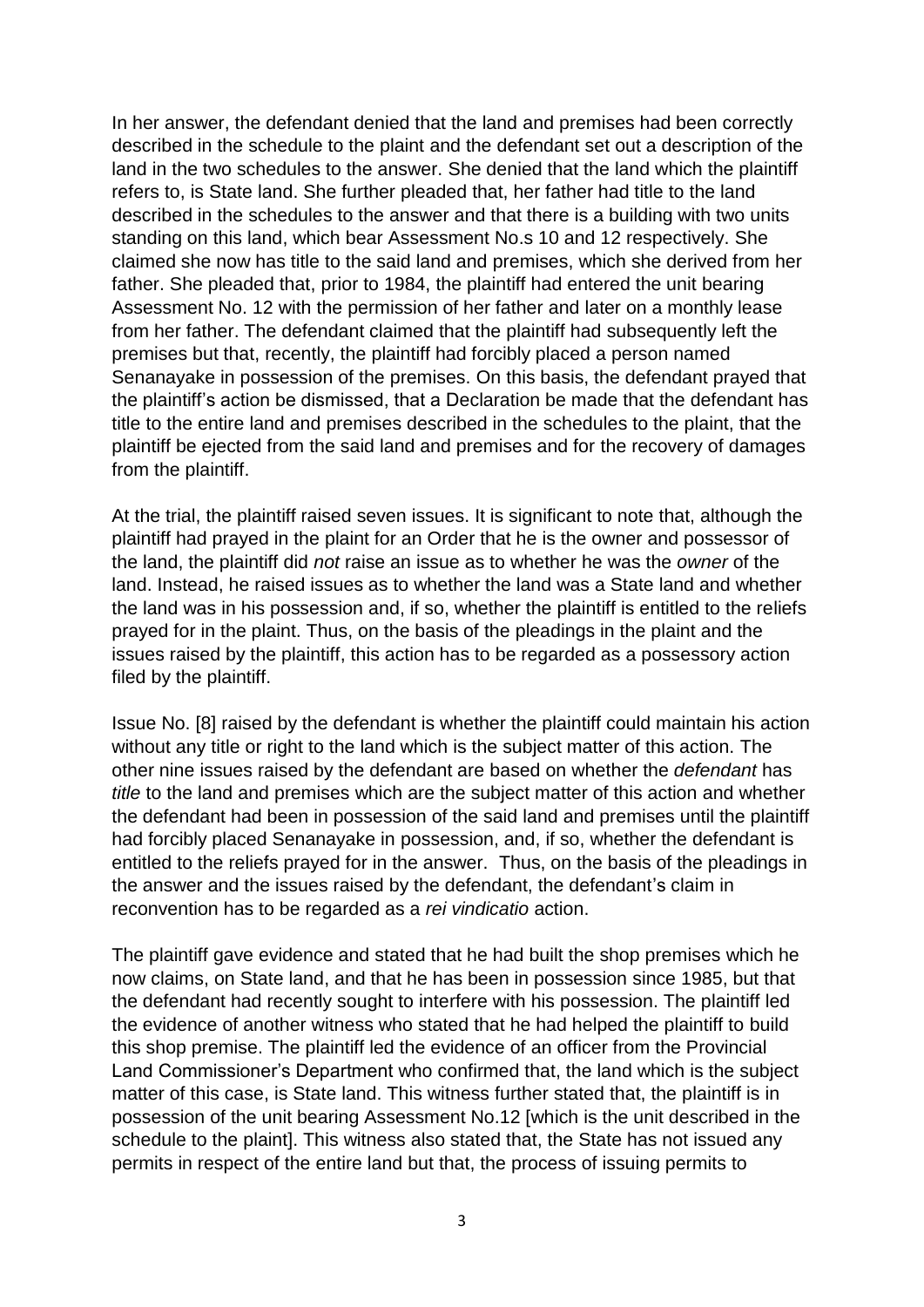claimants was underway. The plaintiff also led the evidence of the Colonization Officer who confirmed that the land which is the subject matter of this action is State land. The plaintiff produced the documents marked **"පැ1"** to **"පැ8"** in his efforts to prove that he was in possession.

The defendant gave evidence and stated that, her father built two shop premises on the land described in the schedule to the answer and that these two shop premises bore Assessment No.s 10 and 12 respectively. She said that her father transferred the title to the entire land and both shop premises to her, by Deed of Transfer No. 6504 dated 07th October 1997, which was marked **"වි 4"**. She said that her father had obtained title to the land under and in terms of the decree entered in the District Court of Maho Case No. 1074/L and produced a certified copy of the judgment in that case and the order in the related appeal marked **"වි 3"**. The defendant said that her father had permitted the plaintiff to occupy the unit bearing Assessment No.12 and that the plaintiff had later vacated the premises

When the defendant was cross examined, it transpired that, District Court of Maho Case No. 1074/L had been instituted by one Tennekoon against the defendant's father and that, in the answer filed by the defendant's father in that case, the defendant's father had specifically pleaded that, the land which is the subject matter of this case, is State land. Further, in the course of his evidence in that case, the defendant's father had stated that, the land is State land. A certified copy of the pleadings, proceedings and judgment in District Court of Maho Case No. 1074/L was produced by the plaintiff, marked **"පැ 10 ඊ"**.

In his judgment, the learned District Judge observed that, the Deed No. 6504 marked **"වි 4"** which the defendant relies on to prove her title, clearly states that, the defendant's father claims title to the land under and in terms of the decree entered in the District Court of Maho Case No. 1074/L. The learned District Judge observed that, however, the defendant's father had admitted that the land was State land in his answer filed in the District Court of Maho Case No. 1074/L. The learned District Judge further observed that, the judgment entered in that case had only dismissed Tennekoon's case against the defendant's father and that it had not been held that the defendant's father had title to the land. The learned District Judge observed that, the evidence of the officer from the Provincial Land Commissioner's Department and the Colonization Officer further established that the relevant land was State land and that permits have not been issued as yet. The learned District Judge held that, the defendant had failed to prove that the State had issued a permit to her, or conveyed the rights to the land to the defendant, in any other manner.

In these circumstances, the learned District Judge held that the land was State land.

Next, the learned District Judge held that, the oral evidence before the Court together with the documents produced by the plaintiff marked **"පැ1"** to **"පැ4"** and **"පැ6"** to **"පැ8"** prove that, the plaintiff has been in possession of the Unit bearing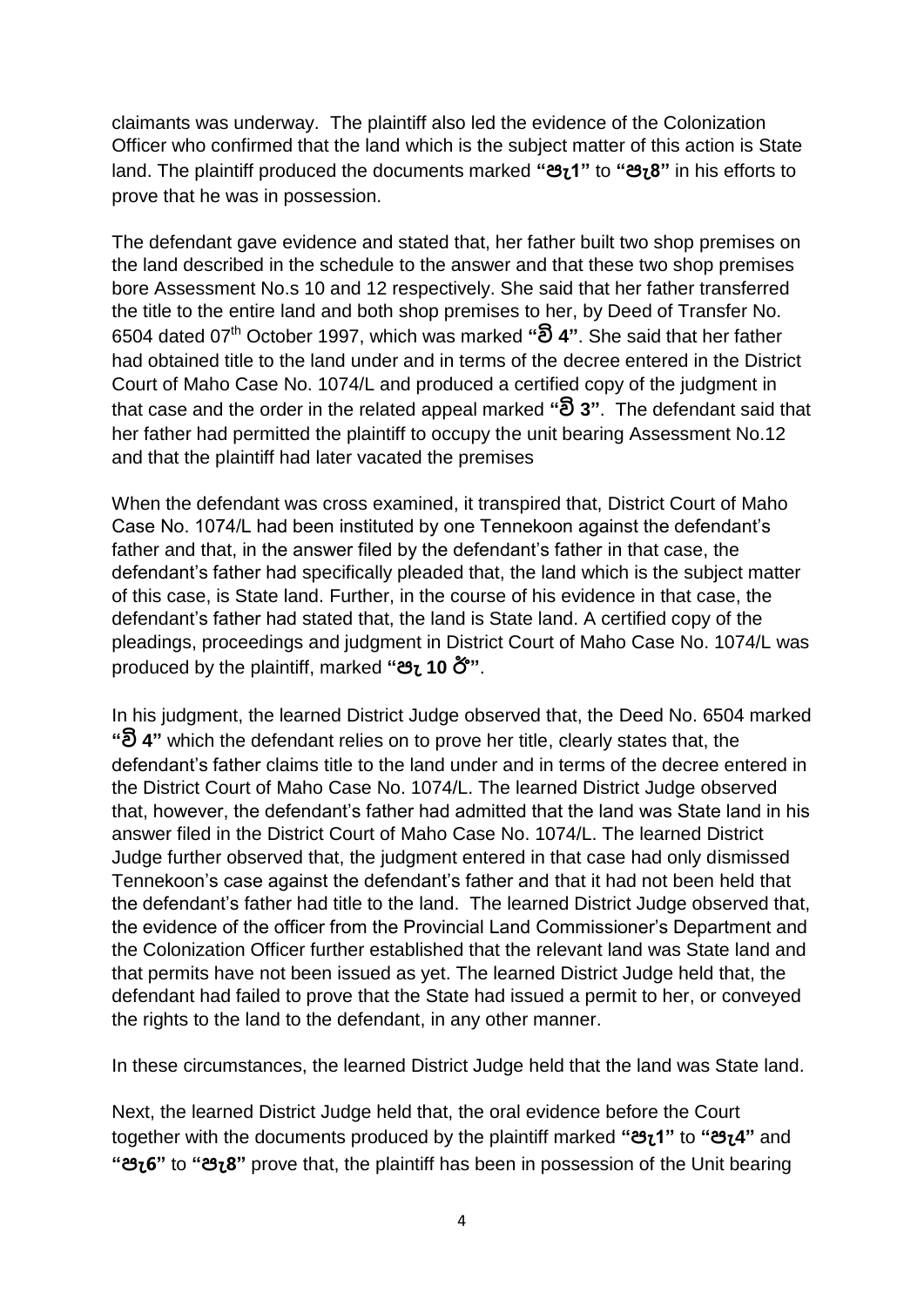Assessment No.12 from 1982 onwards. The learned District Judge also held that, the defendant was threatening to disturb the plaintiff's possession.

On the aforesaid basis, the learned District Judge answered the seven issues raised by the Plaintiff in the affirmative and the ten issues raised by the defendant in the negative and then entered judgment for the plaintiff, `as prayed for in the plaint'.

At this point itself, it should be stated that, the learned District Judge erred when he entered judgment `as prayed for in the plaint', since doing so resulted in the issue of an Order declaring that the plaintiff was the owner of the land. That Order should not have issued since the District Judge himself had held that, the land was State land.

However, when the learned District Judge entered judgment `as prayed for in the plaint', the District Court has also issued the *other* Orders prayed for in the plaint against the defendant - *ie:* an Order that, the plaintiff was entitled to the possession of the land and an Order directing the defendant to refrain from interfering with the plaintiff's possession of the land and premises. The fact that, the land is State land will not necessarily preclude the issue of these two Orders in favour of the plaintiff against the defendant since the two Orders could be validly issued against the defendant if the plaintiff had succeeded in proving the requisites of a possessory action. Therefore, the correctness of these two Orders remains to be considered.

The defendant appealed to the High Court of Civil Appeal holden at Kurunegala. The learned High Court Judges observed that, since the land was State land, the real question in issue was whether it had been proved that, the plaintiff had been in possession of the shop premises which are the subject matter of this action and was entitled to the Orders prayed for in the plaint relating to the possession of the said land and premises. In this regard, the learned High Court Judges held that the evidence established that, the defendant's father had been in *"long continued and uninterrupted possession"* of the land and, on that basis, allowed the appeal and set aside the judgment of the District Court.

The plaintiff sought leave to appeal to this Court. This Court granted the plaintiff leave to appeal on the following question of law:

(i) Did the Civil Appellate High Court of Kurunegala err in law in holding that the Respondent's father had been in possession of Assessment No. 12, Puttalam Road, Nikaweratiya ?

Learned President's Counsel appearing for the defendant framed the following further question of law:

(ii) Did the District Court err in granting relief prayed for by the Plaintiff by his amended plaint date 08.08.2003, by judgment dated 14.4.2007 ?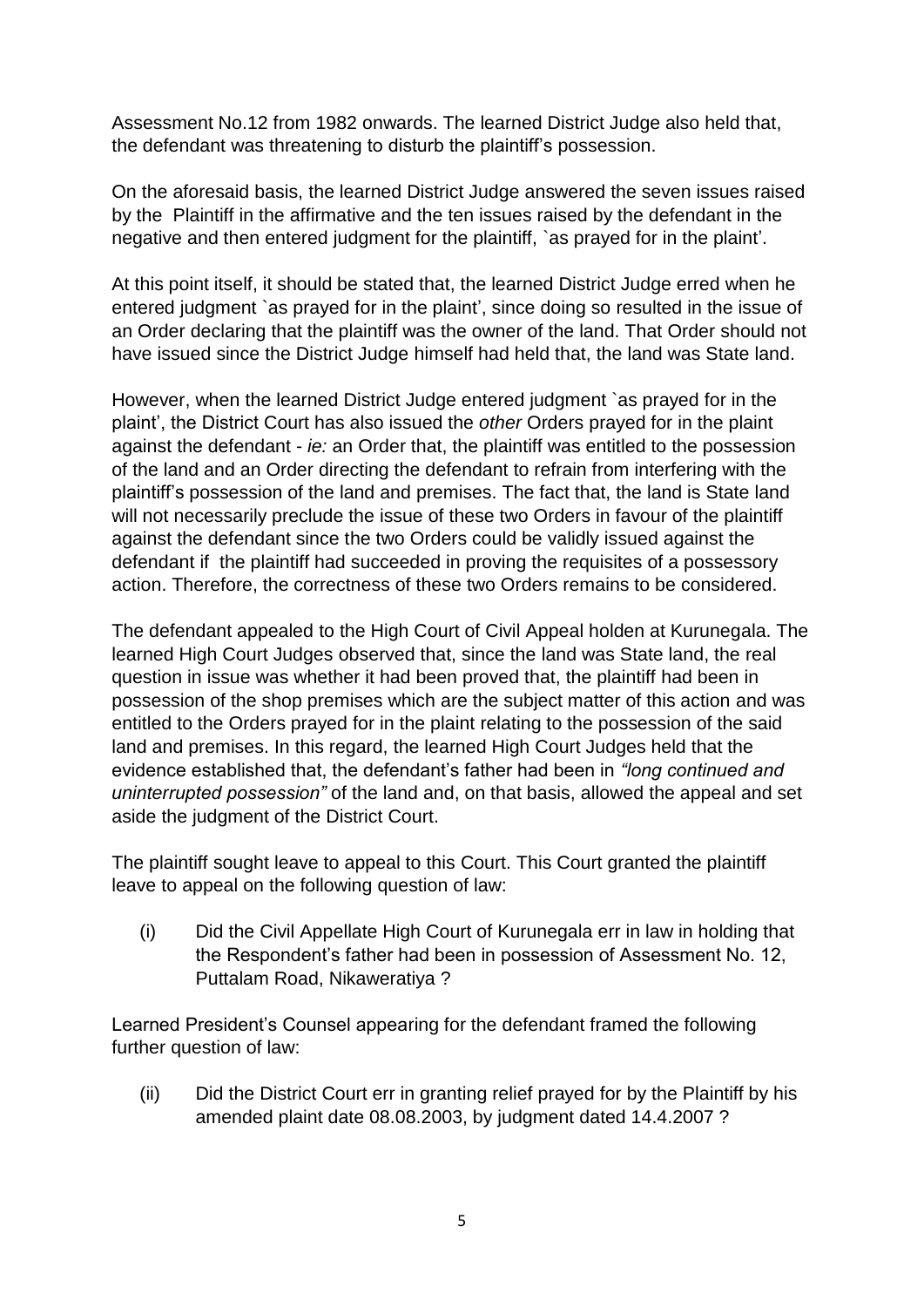For purposes of convenience, the aforesaid second question of law can be considered first.

In this regard, the learned District Judge held that, the land which is the subject matter of this action is State land. The High Court did not disagree. The plaintiff admits that the land is State land. Two official witnesses confirm that fact. In his answer filed in D.C.Maho Case No. 1074/L, the defendant's father admitted that the land is State land and, in his evidence, he stated "**මේ ම ොඩනැගිල්ල තිමෙන ඉඩම ආණ්ඩුමේ ඉඩමක්** ". Although the defendant denied that this was State land and claimed she had title, the defendant did not suggest that she had obtained any rights to the land by way of a grant or permit issued by the State. The Deed of Transfer No. 6504 marked **"වි 4"** under which the defendant claims title, was executed by her father, as the "Vendor". However, in that Deed, the defendant's father has only stated that he has *possession* [භුක්තිය ] of the land. He has *not* claimed that he has title to the land. Therefore, **"වි4"** does not establish that the defendant has *title* to the land. Thus, it is clear that, the learned District Judge correctly held that the land which is the subject matter of this action, was State land.

Since the land is State land, the plaintiff was not entitled to the declaration of title he has prayed for in the plaint. Therefore, as observed earlier, the learned District Judge erred when he entered judgment `as prayed for by the plaintiff'.

In these circumstances, the second question of law raised by learned President's Counsel appearing for the defendant is answered as follows: the learned District Judge erred when he entered judgment `as prayed for by the plaintiff' and, thereby, issued an Order declaring that, the plaintiff has title to the land. That Order could not issue since this is State land. Accordingly, the learned High Court Judges correctly set aside the Judgment of the District Court in that respect only. However, the correctness of the Judgment of the High Court setting aside the aforesaid *other* two Orders issued by the District Court, still remains to be considered.

Next, the first question of law, which asks whether the learned High Court Judges erred when they held that, the defendant's father had been in possession of the land and premises which are the subject matter of this action, has to be considered.

The learned District Judge held that, the evidence established that, from 1982 onwards, the plaintiff had been in possession of the premises which are the subject matter of this action. In this regard, it is seen that: the Grama Sevaka's letter dated 03rd August 2002 marked **"පැ1"** certifies that the plaintiff resides at these premises on that date; the Electoral List dated 06th August 2002 marked **"පැ2"** shows that, the plaintiff resided at these premises on  $28<sup>th</sup>$  May 2002; the Business Registration Certificate marked **"පැ3"** states that, the plaintiff carried on a bicycle repair shop at these premises on 20th August 1991; the Mediation Board Certificate marked **"පැ4"** shows that when the defendant made an application to the Mediation Board on 14<sup>th</sup> June 2002, she stated that the plaintiff resides at these premises at that time; the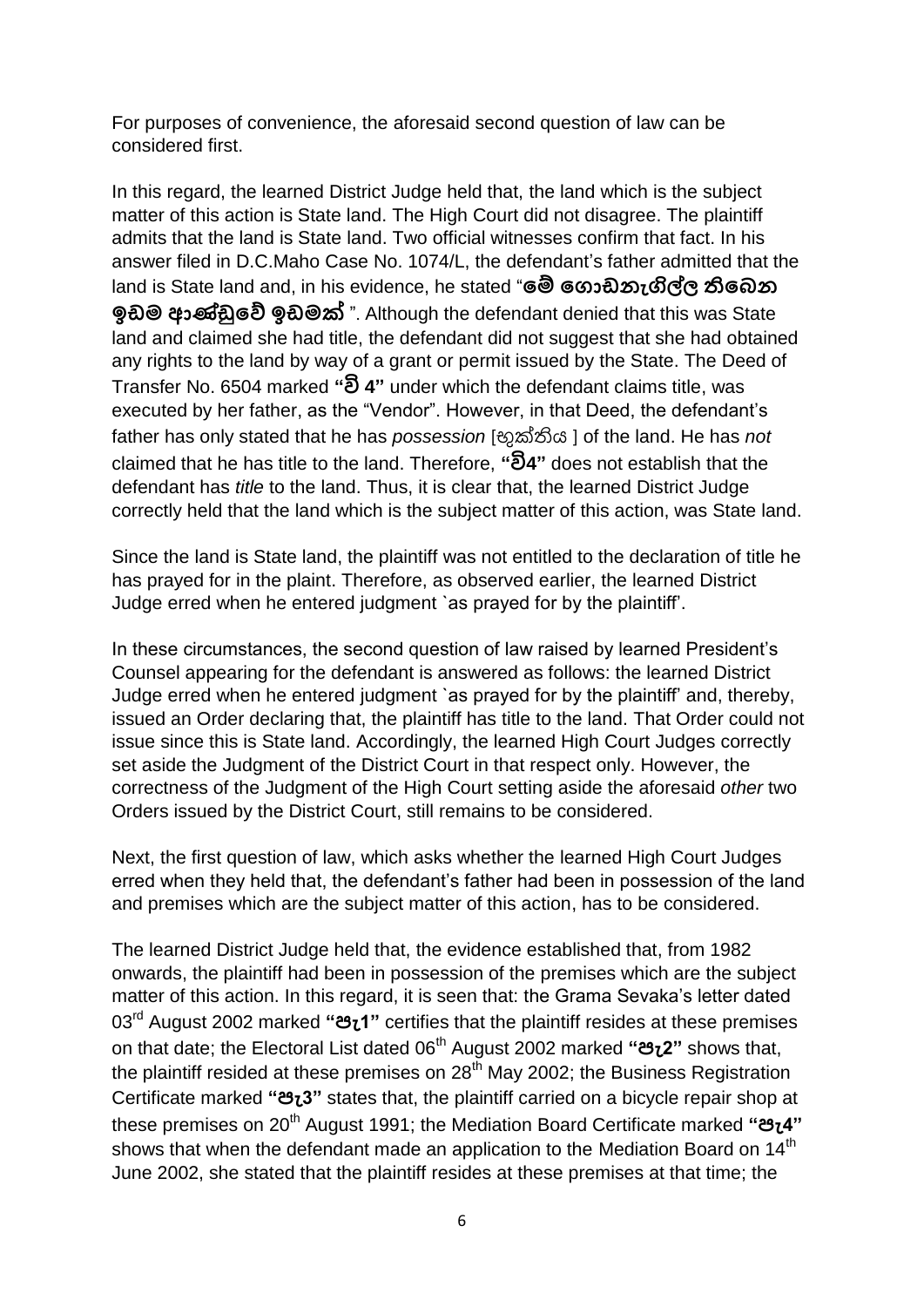Driving License marked **"පැ6"** states that, the plaintiff's residential address on 03rd July 1982 was No.12, Puttalam Road, Nikaweratiya – *ie:* the premises which are the subject matter of this action; the Sri Lanka Telecom Receipt dated 09<sup>th</sup> December 1996 marked **"පැ7"** shows that the plaintiff had a telephone registered in his name at the premises in December 1996; and the People's Bank Account Statement for February/March 2002 marked **"පැ8"** indicates that the plaintiff resided at the premises at that time.

In addition to the aforesaid documentary evidence which established that, the plaintiff was in possession of the premises which are the subject matter of this action, the officer from the Provincial Land Commissioner's Department clearly stated that, the plaintiff was in possession of these premises [වරිපනම් අංක 12 හි ෙැනට ලෙෙ පැමිණිලි රු පදංචි ලවලා ඉන්නවා]**.**

On the other hand, apart from her claim made when she gave evidence that, she had possession of the premises which are the subject matter of this action, the defendant was unable to produce any documents to prove such possession. In fact, the Electricity Bill marked **"වි7"** only show that the defendant was the user of electricity supplied to the premises bearing Assessment No.10 and the Electoral Lists marked **"වි9"** and **"වි10"** only show that the defendant was residing at the premises bearing Assessment No. 126/A , which is the other Number used to refer to the premises bearing Assessment No. 10, Puttalam Road, Nikaweratiya. The Assessment Register marked **"වි5"** and Rate Payment Receipt marked **"වි8"** produced by the defendant do not help prove that the defendant was in possession. These documents only establish that the defendant has registered her name as the owner of the premises under and in terms of the aforesaid Deed marked **"වි4"**.

Further, in her Statement of Objections in reply to the plaintiff's prayer for an interim injunction restraining the defendant from interfering with the plaintiff's possession of the premises bearing Assessment No. 12, the defendant has admitted that, the plaintiff was residing and occupying the premises bearing Assessment No. 12. Thereafter, at the time of filing her Statement of Objections in open Court on 27<sup>th</sup> September 2002, the defendant has stated that she is in occupation of the premises bearing Assessment No. 10 and that she undertakes not to interfere with the plaintiff's possession of the adjoining premises which are described in the schedule to the plaint [*ie:* the premises bearing Assessment No. 12], until the determination of the action.

In the light of the aforesaid facts, the learned District Judge correctly held that, at the times relevant to this action, the plaintiff was in possession of the premises which are the subject matter of this action. In this connection, it is relevant to also note that, the plaintiff maintained that, he was in possession of the premises in his own right and that he does not recognise any right of the defendant in respect of the premises.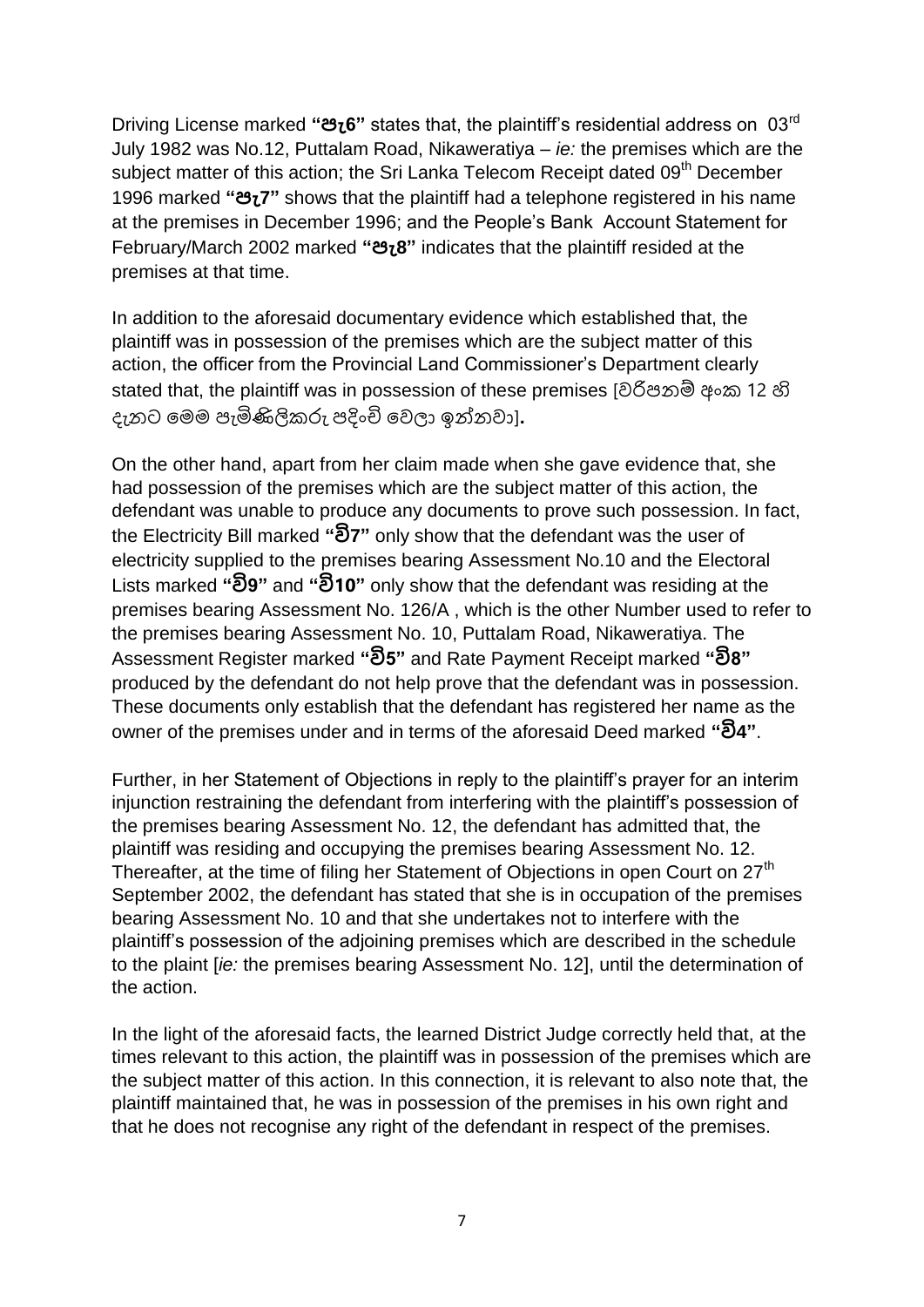A perusal of the lengthy judgment of the learned High Court Judges reveals that, the learned Judges have relied on the evidence and judgment in D.C.Maho Case No. 1074/L to reach their conclusion that, in the early 1980s, the defendant's father had been in possession of the premises which are the subject matter of this action. However, that action was in respect of the premises bearing Assessment No. 10 which are now, undisputedly, occupied by and possessed by the defendant. The premises which are the subject matter of this action are the premises bearing Assessment No. 12. Therefore, the evidence and judgment in D.C.Maho Case No. 1074/L cannot be relied on to prove the defendant's possession of the premises which are the subject matter of this action. Further, the learned High Court Judges failed to consider whether the defendant had proved that she had taken possession of the premises bearing Assessment No. 12 at any stage or even claimed any right to possession against the plaintiff – either before or after her father's death in 1998 – until the defendant made the police complaint marked **"වි4"** and made an application to the Mediation Board two months before the plaintiff instituted this action.

In these circumstances, substantial doubt arises as to the correctness of the Judgment of the High Court with regard to the setting aside of that part of the Judgment of the District Court which decided to issue the Orders prayed for in the plaint with regard to the plaintiff's right to possession against the defendant. Therefore, if this appeal is to be decided on its merits, it will be necessary to more closely examine whether the plaintiff had proved the requisites of a possessory action and also whether the plaintiff was entitled to maintain a *quia timet* action.

However, there is no need to consider these issues any further since, when this appeal was heard, both learned Counsel for the Plaintiff-Respondent-Petitioner/ Appellant and learned President's Counsel for the Defendant-Appellant-Respondent agreed that, the plaintiff was in possession of the premises which are the subject matter of this action at the times relevant to this action and that the plaintiff has remained in possession since then. It was further agreed that, the parties will maintain this *status quo* without prejudice to their rights to seek to obtain a permit or grant of the land from the State and/or institute fresh actions if required.

In view of the aforesaid agreement of the parties and to give effect to that agreement, it is necessary, for purposes of clarity, to refer to the concluding part of the Judgment of the High Court which stated, *"The question what is material as far as this case is concerned is that whether the respondent has title to obtain the reliefs he claims. ….. It is clear that whoever the owner of the land in question the respondent has no right to obtain a judgment against the appellant. This is the point raised by the appellant in suggesting issue No.08, her first issue. That issue should have been answered in the appellant's favour. Therefore, it is clear that the learned district judge could not have given the reliefs prayed for by the appellant. In the circumstances, the appeal is allowed with costs and the judgment of the learned district judge is set aside. The action of the respondent is dismissed with costs"*.